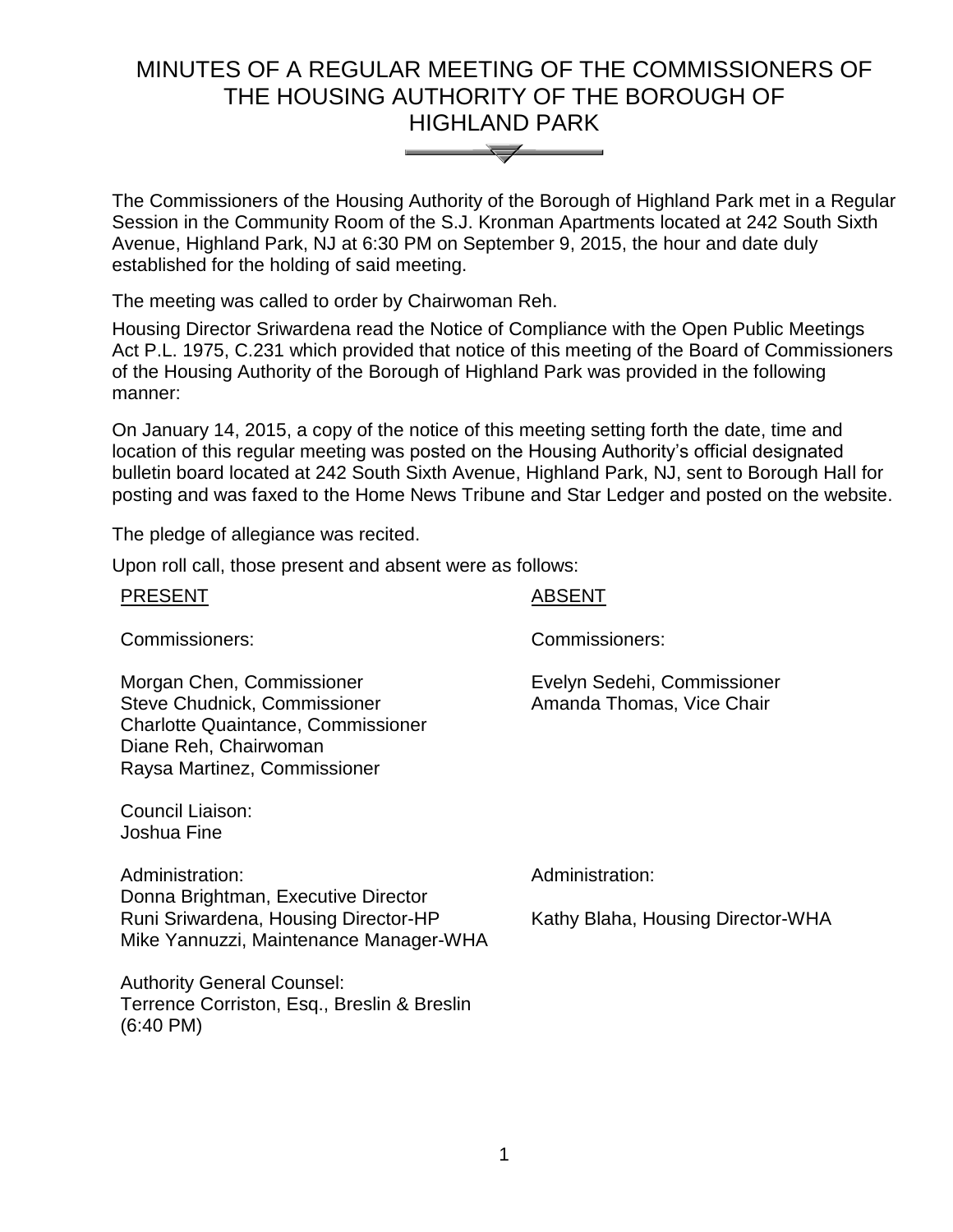## Minutes:

A motion to approve the minutes of the meeting held on July 22, 2015 was made by Commissioner Chen and seconded by Commissioner Chudnick.

#### Discussion:

Chairwoman Reh stated that page 3 needs a correction as she said "TV" not "small appliances."

| ROLL CALL: | Chen Chudnick Martinez Quaintance Reh Sedehi Thomas |
|------------|-----------------------------------------------------|
| AYES:      | Chudnick Martinez Quaintance Reh                    |
| NAYS:      | <b>None</b>                                         |
| Abstain:   | Chen                                                |
| Absent:    | Sedehi Thomas                                       |

The Chair thereupon declared said motion approved.

### Public Comment:

Juan Ratliff, family housing, asked what is the HPHA doing about the noise, trash and hanging out in his parking lot. He wants something done about it. He stated that the Authority and Police should work together. He pays rent and he wants it quiet.

Housing Manager Sriwardena responded that Mr. Ratliff was referring to an ongoing legal issue.

Mr. Ratliff stated, no, he was talking about Saturday night.

Executive Director Brightman asked what lot he is referring to.

Mr. Ratliff stated that it is where we park our cars. He had to clean-up glass.

Counsel Corriston asked Housing Manager Sriwardena if she was aware of this.

Housing Manager Sriwardena responded, no.

Counsel Corriston asked Mr. Ratliff to put a report into Ms. Sriwardena about the incident. He stated that if we do not know about a situation, we can't address it.

M.P. asked about the RAD and when the doors and windows would be put in.

Executive Director Brightman stated that she did not have a time frame at this moment and that tenants will receive plenty of notice.

Karin Jackson, 3P, stated that Mr. Ratliff is right as there was a lot of noise this weekend and tenants did call the police, they were up to 1 or 2 AM.

Chairwoman Reh asked if she informed the staff.

Ms. Jackson stated that she did not.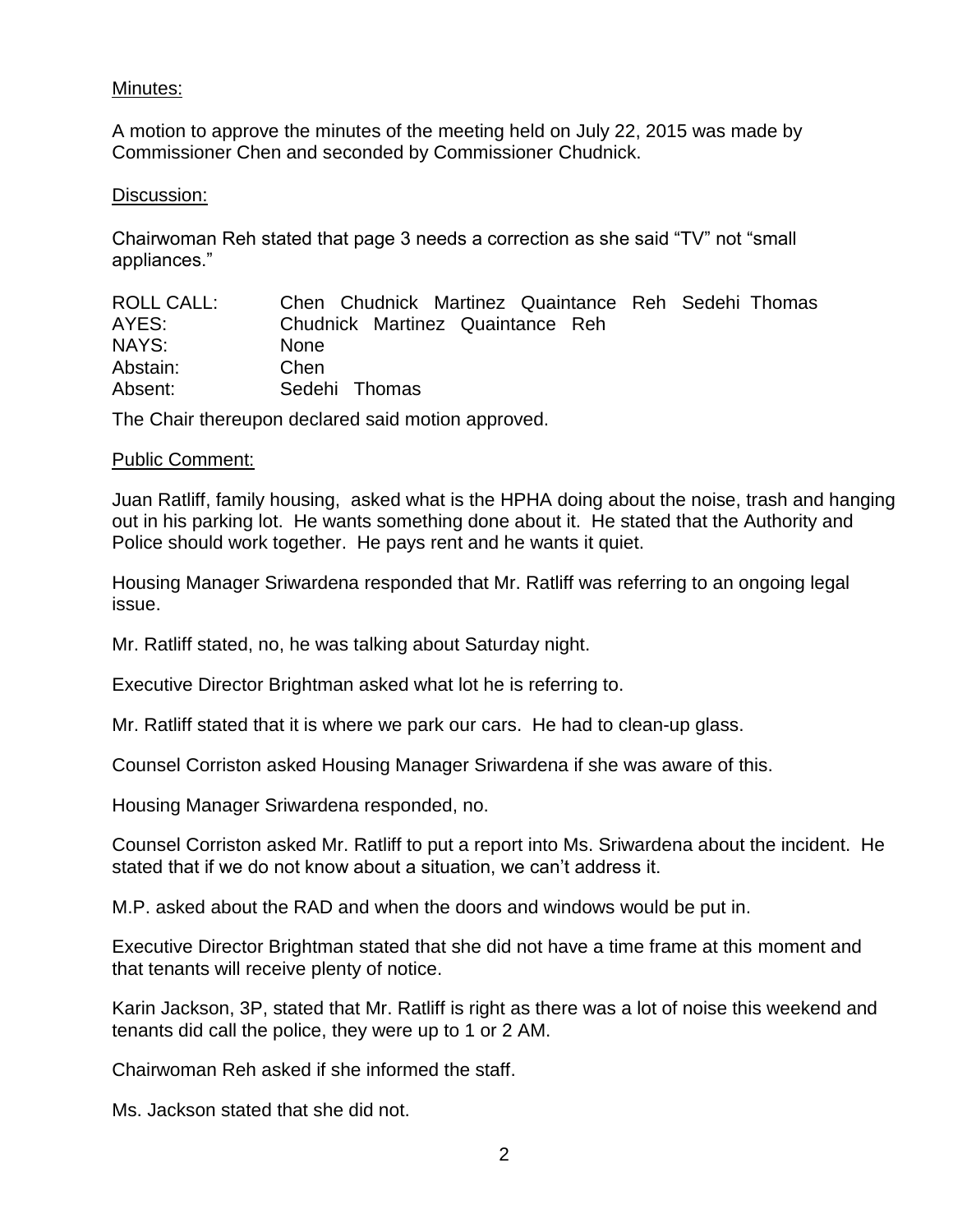Chairwoman Reh stated that she needs to let them know when something occurs as they are not here on the weekends.

Executive Director Brightman stated that Housing Manager Sriwardena contacts the police for incident reports.

Joshua Fine stated that on October 14, at the senior center, the police will hold an open forum whereby residents can voice their concerns and ask questions.

Mr. Ratliff stated that he doesn't trust the police.

Ms. Jackson stated that now the kids went back to school and it should get better.

Tom Nolan, 3H, stated that he wants his apartment painted and asked how much the painter charges to move furniture?

Chairwoman Reh asked if it was a flat rate.

Housing Director Sriwardena answered that it was.

M.P./Ms. Jackson stated that everyone likes Joe Thurston and that he is at the building early in the morning cleaning the grounds.

#### Communications:

Chairwoman Reh noted that Commissioner Martinez' appointment resolution was in the packet and thanked her for serving.

HPAHC – IRS letter of exempt status – Commissioner Chen asked if this was a yearly letter.

Counsel Corriston stated that it is not but this grants the corporation exempt status for the duration of its existence.

Chairwoman Reh noted the auditors comment letter and stated that the audit approval is on the resolution agenda.

#### Executive Director's Report:

Executive Director Brightman spoke about the Medical Alert system and that it was discussed at a tenants' meeting today and they will vote on whether to have call buttons or a medical alert pendant.

A discussion about the pros and cons of the system ensued ending with the decision to go with the tenants' majority choice.

Parker House ended its program due to lack of attendance.

The alarm conversion is almost complete at Park Terrace.

RAD update: Physical needs assessment is complete; consultant is working on the tax credit application. IRS approved the tax exempt status of the HPAHC.

The audit was completed in August – there were no findings.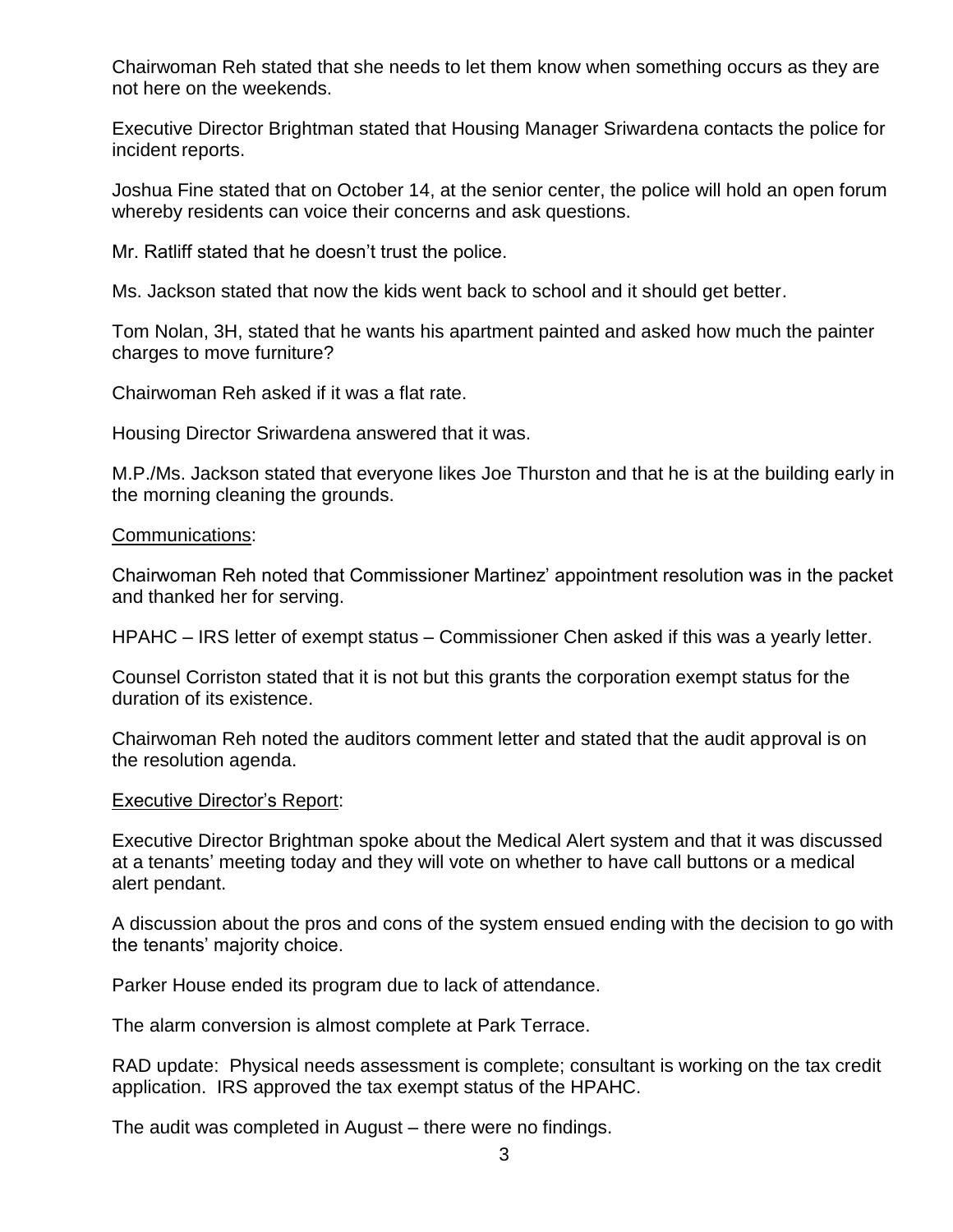## Attorney's Report:

Counsel Corriston updated the Board on a recent court action whereby a tenant agreed to voluntarily vacate by October 31 due to ongoing disturbances. He said that Ms. Sriwardena and staff were well prepared.

#### Accountant's Report: no comment

#### Staff Reports:

Chairwoman Reh stated that Executive Director Brightman and Housing Manager Sriwardena went to Counsel workshop to explain the RAD program which was well received. She thanked Mr. Fine for setting up the meeting.

Chairwoman Reh commented on the tenant BBQ.

Executive Director Brightman handed out the Section 8 report.

Runi Sriwardena's report: no comment

Maintenance report:

Chairwoman Reh commented that it was self-explanatory.

Commissioner Chen asked about the leaking sprinkler head.

Maintenance Manager Yannuzzi stated that Jeff Marder found it; the valve leaked and was replaced.

Section 8 Report: none

Committee Reports: none

#### RESOLUTIONS

a) Reso #2015- 33 - Adopting Monthly Bill List for August 2015

Motion moved by Commissioner Chudnick and seconded by Commissioner Chen to adopt Resolution #2015-33.

#### Discussion:

Chairwoman Reh asked if we had FIOS as there are so many phone bills.

Executive Director Brightman stated that we do not have it as yet but they are working on it.

Chairwoman Reh asked about Derby.

Executive Director Brightman stated that it was the purchase of 3/4 PTAC units.

Commissioner Chudnick asked if units were changed upon apartment turnovers.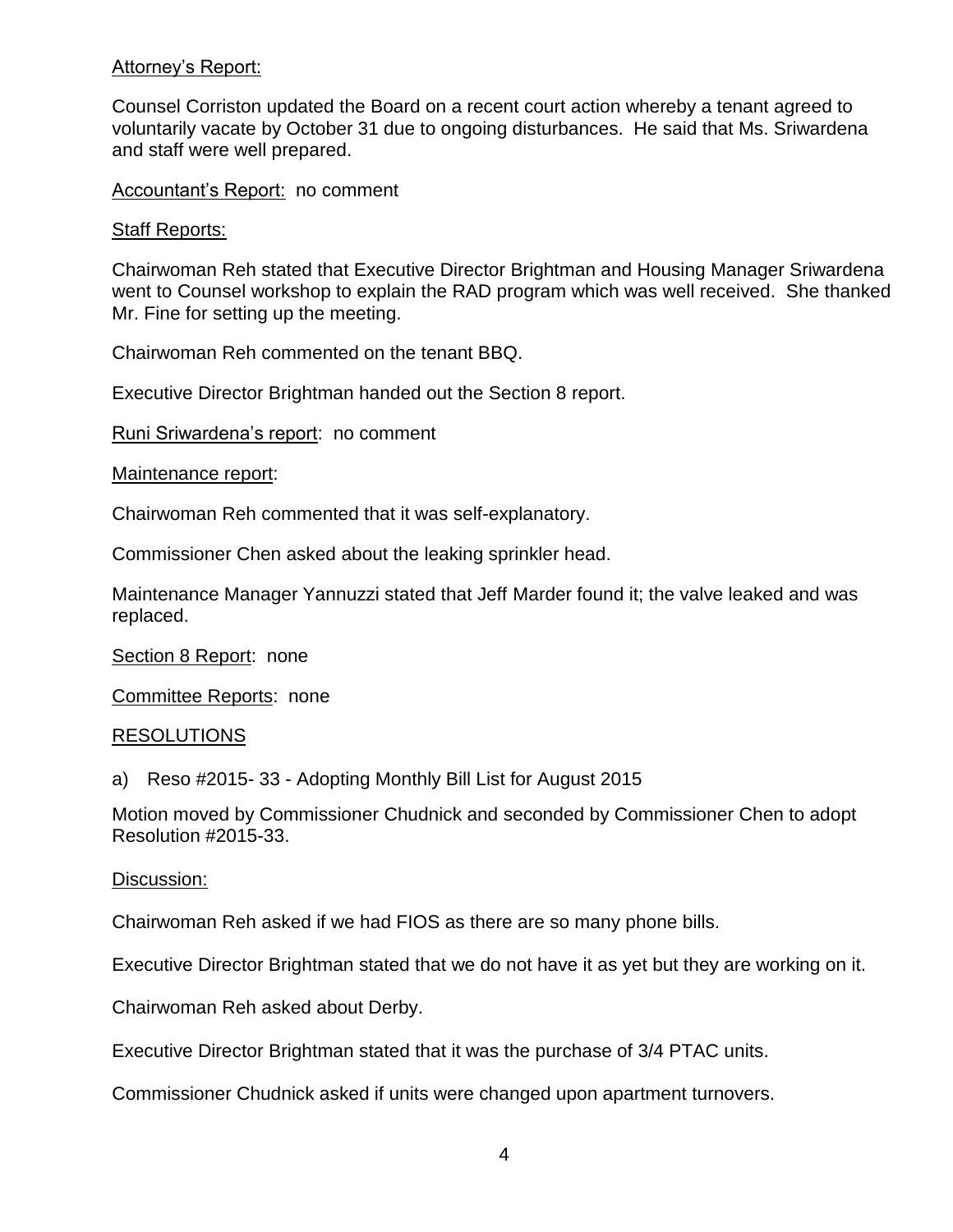Executive Director Brightman stated that they are, if needed, but when we get RAD all older units will be changed out for energy efficient units.

Commissioner Chen asked if the unit was both heat and air.

Executive Director Brightman replied yes and two are in each unit.

Commissioner Chudnick asked if the Home Depot was a blanket credit.

Counsel Corriston replied no; they are on the state bid list for contracts.

Commissioner Martinez stated that the gas and electric bills were high and asked about energy improvements.

Executive Director Brightman stated that energy improvements will be done once the RAD closes and will affect water, lighting, window and doors.

| <b>ROLL CALL:</b> |               | Chen Chudnick Martinez Quaintance Reh Sedehi Thomas |  |  |
|-------------------|---------------|-----------------------------------------------------|--|--|
| AYES:             |               | Chen Chudnick Martinez Quaintance Reh               |  |  |
| NAYS:             | None          |                                                     |  |  |
| Abstain:          | <b>None</b>   |                                                     |  |  |
| Absent:           | Sedehi Thomas |                                                     |  |  |

The Chair thereupon declared said motion approved.

b) Reso #2015-34 – Elimination of Discretionary Allowances

Motion moved by Commissioner Chen and seconded by Commissioner Chudnick to adopt Resolution #2015-34.

## **Discussion**

Chairwoman Reh asked for an explanation.

Executive Director Brightman stated that due to budgetary constraints the Authority can no longer afford to offer discretionary allowances. We currently offer a storage, child support, alimony and non-elderly/disabled medical allowance deductions. This will no longer be afforded and we will just take the HUD allowed allowances.

Housing Manager Sriwardena clarified that storage allowance was given after payment, not before.

| <b>ROLL CALL:</b> |             |               | Chen Chudnick Martinez Quaintance Reh Sedehi Thomas |  |  |
|-------------------|-------------|---------------|-----------------------------------------------------|--|--|
| AYES:             |             |               | Chen Chudnick Martinez Quaintance Reh               |  |  |
| NAYS:             | <b>None</b> |               |                                                     |  |  |
| Abstain:          | <b>None</b> |               |                                                     |  |  |
| Absent:           |             | Sedehi Thomas |                                                     |  |  |

The Chair thereupon declared said motion approved.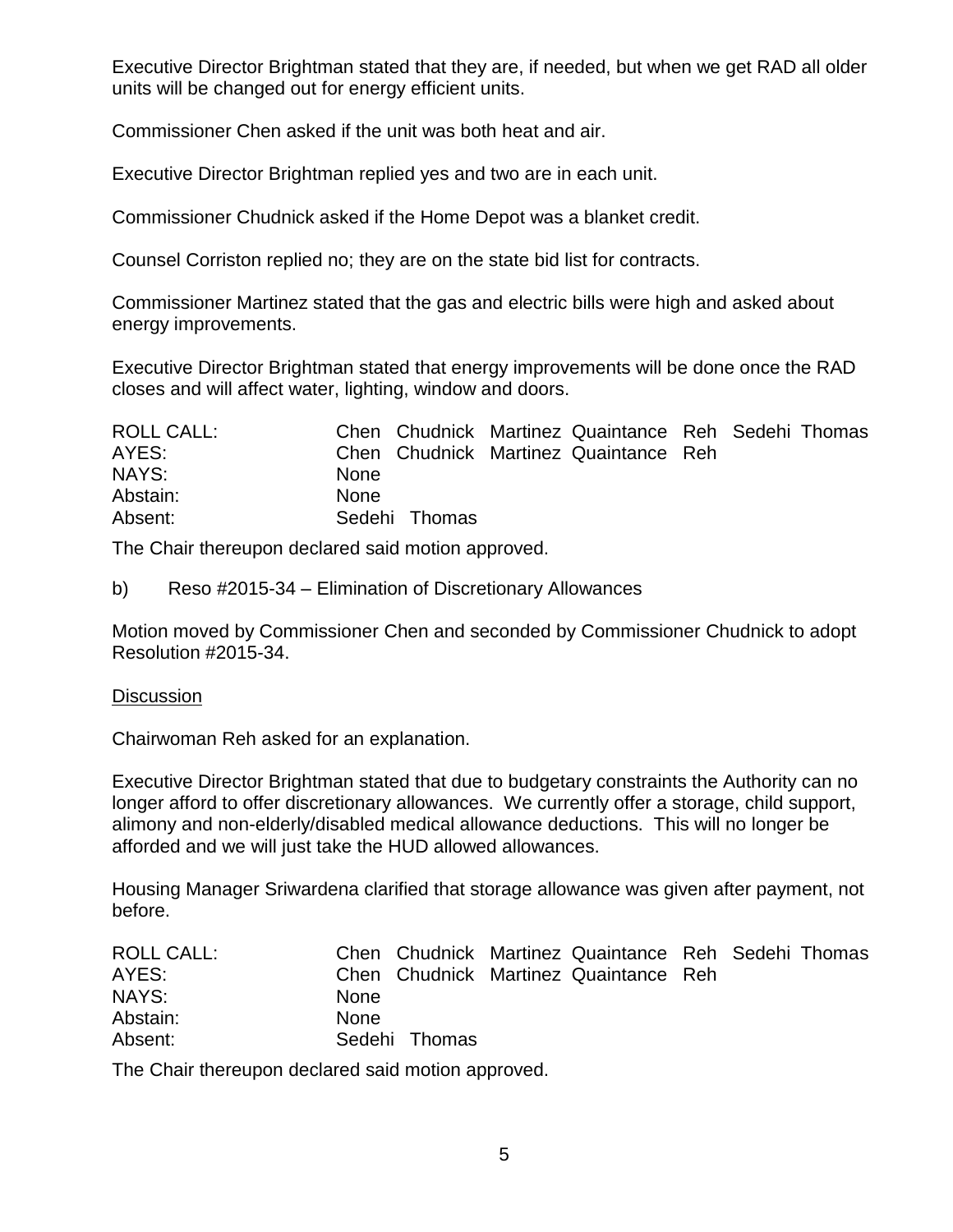c) Reso #2015- 35 – Resolution for Increasing Bid Threshold to \$40,000

Motion moved by Commissioner Chudnick and seconded by Commissioner Chen to adopt Resolution #2015-35.

## **Discussion**

Chairwoman Reh asked what the increase is.

Executive Director Brightman stated that the bid threshold went from \$36,000 to \$40,000.

Counsel Corriston explained only QPA's can do this, for non-QPA's the limit is \$17,500. This doesn't relieve the Authority of getting prices. We must get three prices for all purchases. He stated that Ms. Smolder is a QPA; therefore, we can take advantage of this.

| ROLL CALL: |             |               | Chen Chudnick Martinez Quaintance Reh Sedehi Thomas |  |  |
|------------|-------------|---------------|-----------------------------------------------------|--|--|
| AYES:      |             |               | Chen Chudnick Martinez Quaintance Reh               |  |  |
| NAYS:      | <b>None</b> |               |                                                     |  |  |
| Abstain:   | <b>None</b> |               |                                                     |  |  |
| Absent:    |             | Sedehi Thomas |                                                     |  |  |

The Chair thereupon declared said motion approved.

Resolutions #2015-36 (Acknowledging the Authority's Conflict of Interest Policy) and #2015-37 (Update Procurement Policy) were pulled.

d) Reso #2015-36 – Reso Amending the Personnel Policy and Employee Handbook regarding FMLA and FLA

Motion moved by Commissioner Chen and seconded by Commissioner Martinez to adopt Resolution #2015-36.

## **Discussion**

Counsel Corriston stated that the JIF developed the FMLA and FLA policy for housing authorities; however, it is misleading as it leaves out important language that a covered employee must work in an agency that must employ 50 or more employees within a 75 mile radius. The housing authority is a covered employer but the employees are not covered employees due to the fact that there are not 50 employees. This resolution is simply clarifying the law so that employees do not assume they are eligible to take it.

Chairwoman Reh questioned that the employee will not lose any current benefit.

Counsel Corriston stated that this is correct.

This is an issue of eligibility vs. covered employees that were never eligible for the benefit.

| <b>ROLL CALL:</b> |             |  | Chen Chudnick Martinez Quaintance Reh Sedehi Thomas |  |  |
|-------------------|-------------|--|-----------------------------------------------------|--|--|
| AYES:             |             |  | Chen Chudnick Martinez Quaintance Reh               |  |  |
| NAYS:             | <b>None</b> |  |                                                     |  |  |
| Abstain:          | <b>None</b> |  |                                                     |  |  |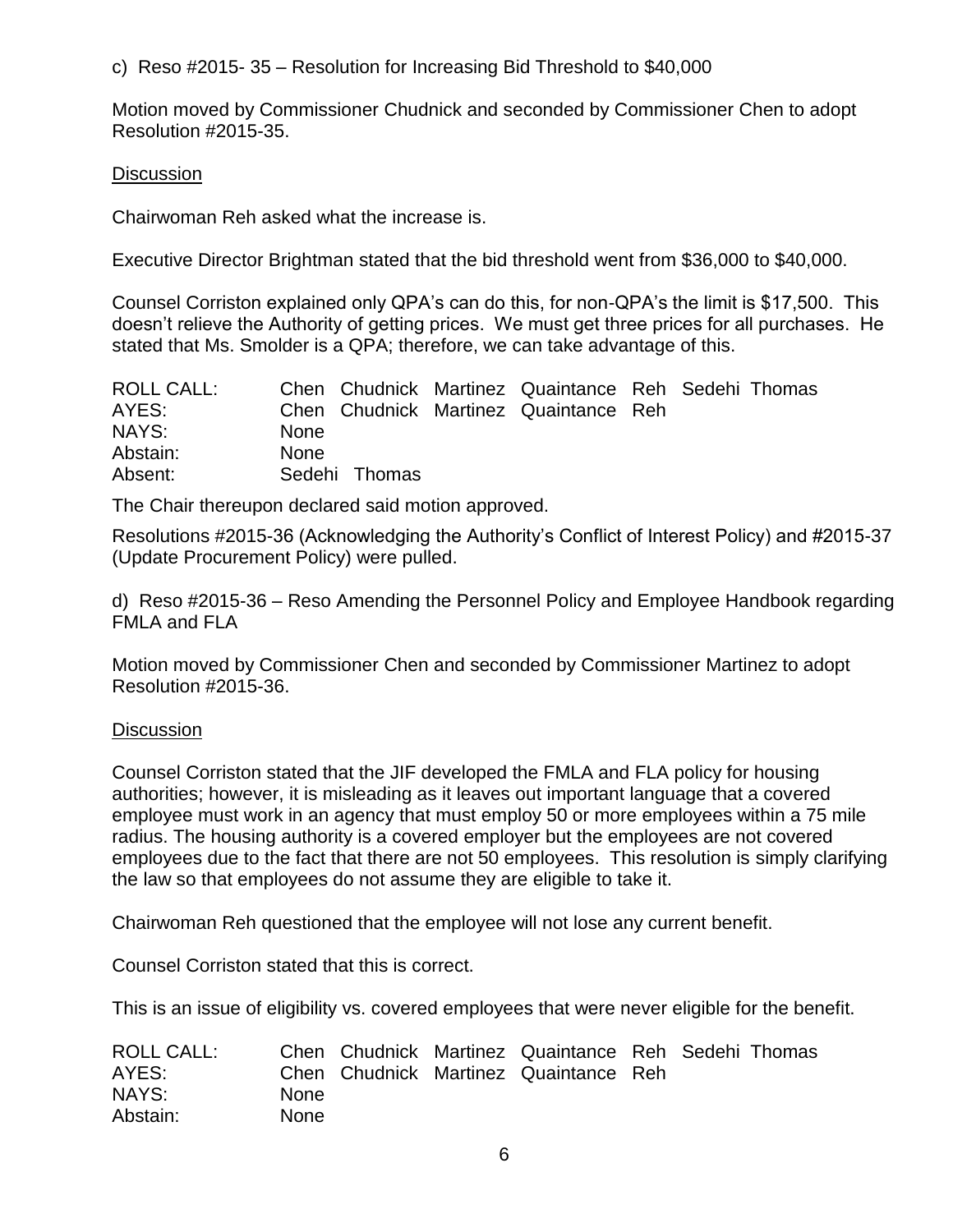Absent: Sedehi Thomas

The Chair thereupon declared said motion approved.

e) Reso #2015-37 – Award Contract for Medical Alert to Life Station

Motion moved by Commissioner Chudnick and seconded by Commissioner Chen to adopt Resolution #2015-37.

## **Discussion**

Executive Director Brightman explained that there are two options for the Life Station alert:

- 1. The current pull cords in each apartment could be replaced with call buttons.
- 2. Each tenant would be given a medical pendant.

I am going to prepare a survey to solicit the tenants' opinions and go with the majority rule.

Commissioner Chudnick asked if the above prices were inclusive of the two options.

Commissioner Chen asked if the pendant is only good for the building or does it work outside.

Executive Director Brightman stated that it only works in the building and people may not want to wear them.

Counsel Corriston stated that he met this vendor at a housing authority conference and you do not have to wear it, it works in close proximity.

Commissioners Reh and Morgan stated their preference is for the buttons.

It was agreed to see what option the tenants want.

| <b>ROLL CALL:</b> |             |               | Chen Chudnick Martinez Quaintance Reh Sedehi Thomas |  |  |
|-------------------|-------------|---------------|-----------------------------------------------------|--|--|
| AYES:             |             |               | Chen Chudnick Martinez Quaintance Reh               |  |  |
| NAYS:             | <b>None</b> |               |                                                     |  |  |
| Abstain:          | <b>None</b> |               |                                                     |  |  |
| Absent:           |             | Sedehi Thomas |                                                     |  |  |

The Chair thereupon declared said motion approved.

f) Reso #2015-38 – Reso to Accept the Audit for FYE 3/31/15

Motion moved by Commissioner Chudnick and seconded by Commissioner Martinez to adopt Resolution #2015-38.

| ROLL CALL: |             |               | Chen Chudnick Martinez Quaintance Reh Sedehi Thomas |  |  |
|------------|-------------|---------------|-----------------------------------------------------|--|--|
| AYES:      |             |               | Chen Chudnick Martinez Quaintance Reh               |  |  |
| NAYS:      | <b>None</b> |               |                                                     |  |  |
| Abstain:   | <b>None</b> |               |                                                     |  |  |
| Absent:    |             | Sedehi Thomas |                                                     |  |  |

The Chair thereupon declared said motion approved.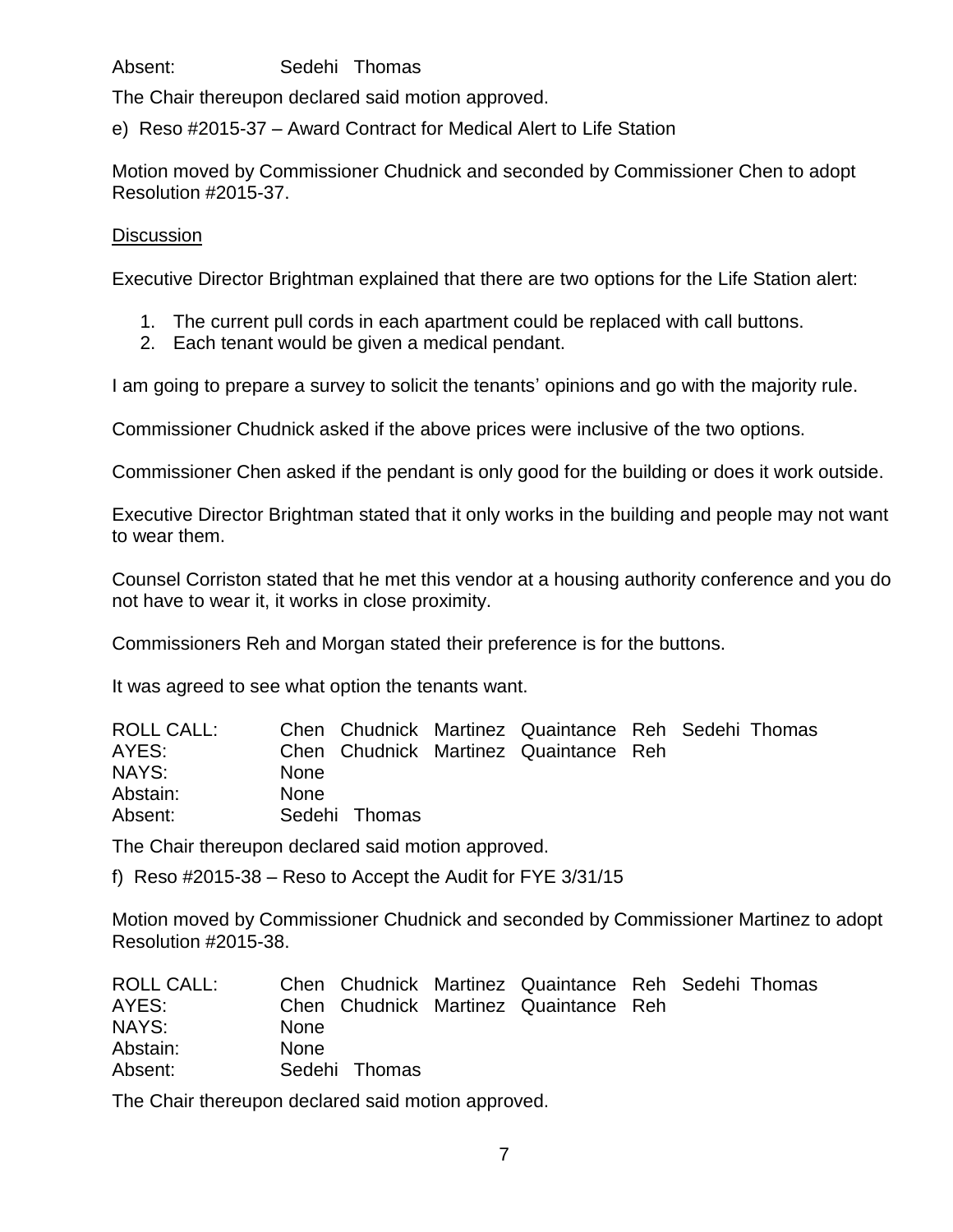g) Reso #2015-39 – Establishing the Payment Standards for HCV Program

Motion moved by Commissioner Chen and seconded by Commissioner Chudnick to adopt Resolution #2015-39.

## **Discussion**

Commissioner Chudnick asked if anything changed.

Executive Director Brightman stated that it did not and this is done every year when FMR's change. Since the FMR's change very little, we are keeping the same payment standard.

| ROLL CALL: |             |               | Chen Chudnick Martinez Quaintance Reh Sedehi Thomas |  |  |
|------------|-------------|---------------|-----------------------------------------------------|--|--|
| AYES:      |             |               | Chen Chudnick Martinez Quaintance Reh               |  |  |
| NAYS:      | <b>None</b> |               |                                                     |  |  |
| Abstain:   | <b>None</b> |               |                                                     |  |  |
| Absent:    |             | Sedehi Thomas |                                                     |  |  |

The Chair thereupon declared said motion approved.

g) Reso #2015-40 – Revision of Flat Rents

Motion moved by Commissioner Chudnick and seconded by Commissioner Chen to adopt Resolution #2015-40.

### **Discussion**

Chairwoman Reh explained that tenants at recertification can choose between paying flat rent or 30% of their income for rent.

| <b>ROLL CALL:</b> |             |               | Chen Chudnick Martinez Quaintance Reh Sedehi Thomas |  |  |
|-------------------|-------------|---------------|-----------------------------------------------------|--|--|
| AYES:             |             |               | Chen Chudnick Martinez Quaintance Reh               |  |  |
| NAYS:             | <b>None</b> |               |                                                     |  |  |
| Abstain:          | <b>None</b> |               |                                                     |  |  |
| Absent:           |             | Sedehi Thomas |                                                     |  |  |

The Chair thereupon declared said motion approved.

Commissioner Quaintance and Councilman Fine left the meeting at 7:30 PM.

## Second Public Comment

M.P. stated that she has an issue with her Verizon land phone line. She believes it is because of the intercom system.

Housing Manager Sriwardena will look into the matter.

Karin Jackson, 3P, stated that she would like a walk-in shower.

Executive Director Brightman stated that we would discuss this when we get the final improvement plan for RAD.

Juan Ratliff, asked when the Park Terrace site would have a tenant meeting.